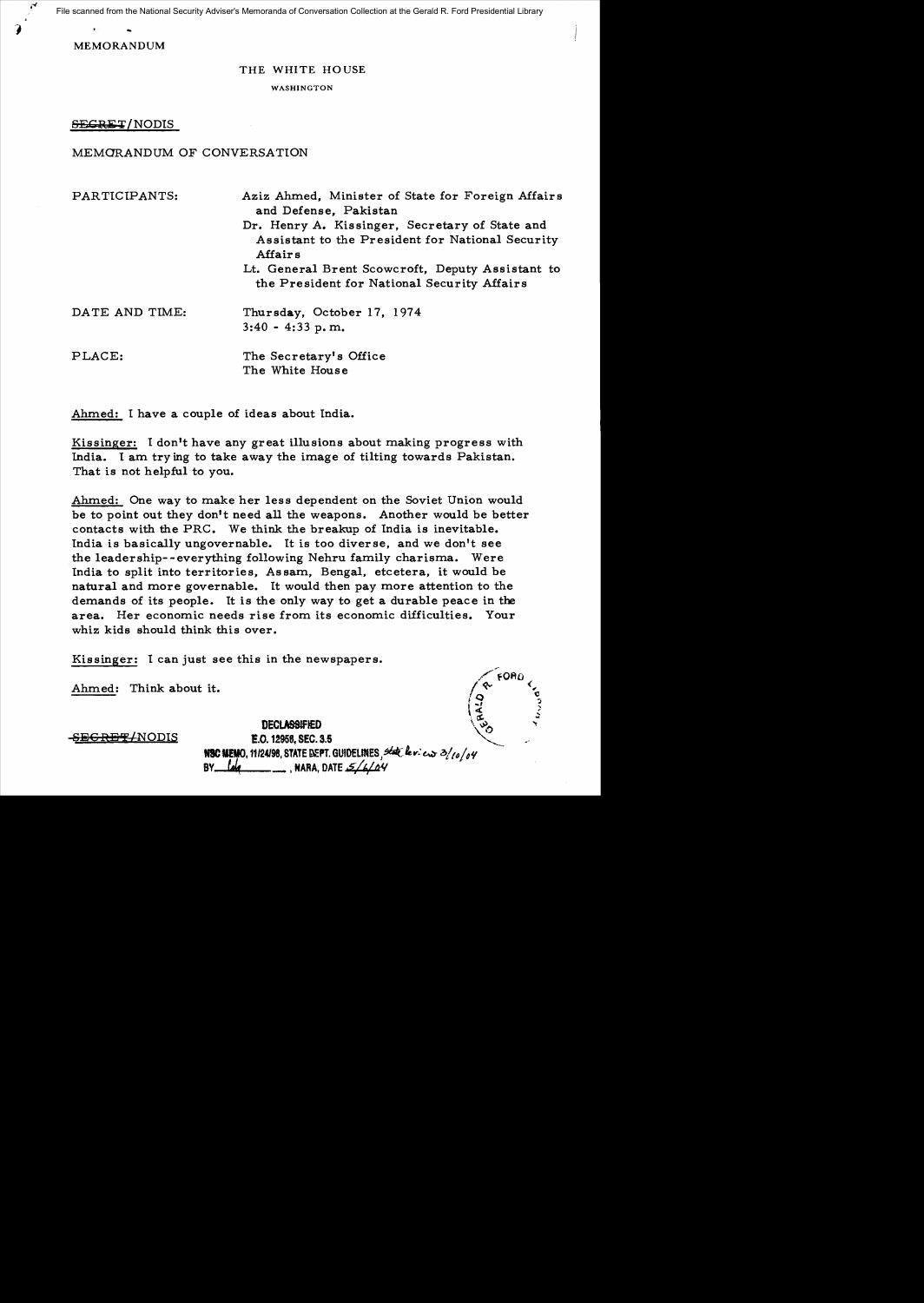## ~€nU!JTtNODIS - 2 -

 $\boldsymbol{\jmath}$ 

Ahmed: During the POW talks we used to get heated talks and then we would go into the next room for tea. I told a confidant of the Prime Minister that if they went on spending on the military, in 10 years they would be bankrupt. He said "not even 10 years. "

Kissinger: I have no illusions. In 1962 when I was in India, Pakistan fell into the Indian trap by the Pakistani papers all denouncing me. India wcn't get anything from my trip which they don't have. I want to create at least the impression, if not the actuality, of a move away from the Soviet Union. We will set up some sort of commission.

I don't disagree with your appraisal--except that I think they'll have a military dictatorship first. They are trying to convey the impression of close. US- Indian relations right now. I will talk to them about nuclear proliferation but I don't anticipate making much progress.

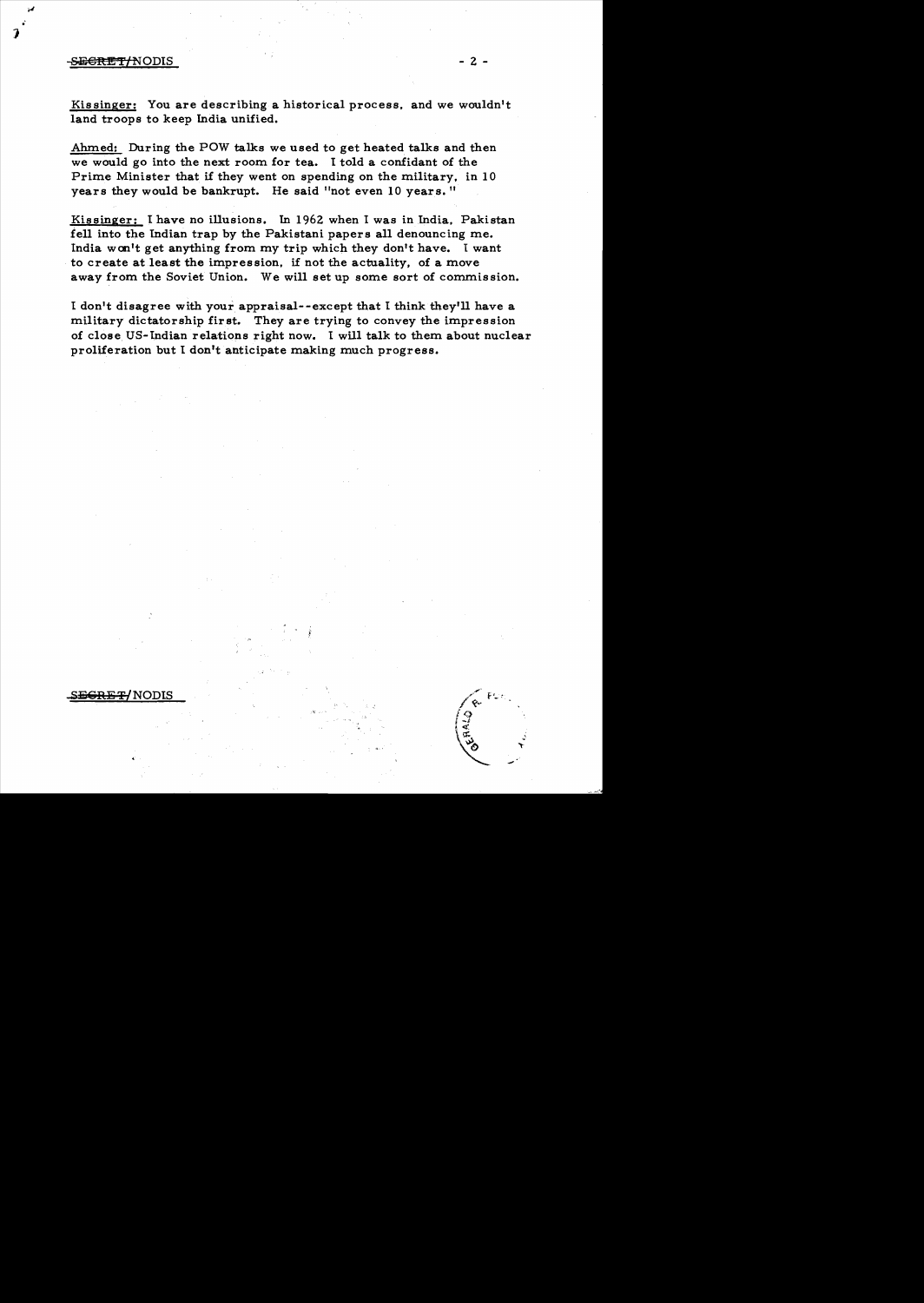MEMORANDUM

, \

THE WHITE HOUSE

WASHINGTON

<del>SECRET</del>/NODIS

## MEMORANDUM OF CONVERSATION

PARTICIPANTS: Aziz Ahmed, Minister of State for Foreign Affairs and Defense, Pakistan Sahabzada Yaqub Khan, Pakistani Ambassador to the United States

> President Gerald Ford Dr. Henry A. Kissinger, Secretary of State and Assistant to the President for National Security Affairs Lt. General Brent Scowcroft, Deputy As sistant to the President for National Security Affair s

DATE AND TIME: Thursday, October 17, 1974  $3:40 - 4:33$  p.m.

 $\overline{z}$ 

de levien

 $\sim$ 

**DEC<br>:0.12<br>12498 Ill;:**..

PLACE: The Oval Office The White House

[The press was admitted briefly to take photographs.]

The President: Thank you for the letter from Prime Minister Bhutto. How long have you been here now?

Ahmed: Three weeks, two of which I was in the hospital.

The President: Was it serious?

Ahmed: It turned out to be malaria.

ED<br>0.3.5<br>**A. BATE**<br>**A. BATE** 

EQUEST [The press was ushered out.]<br>
SHOW CONDENSE FOR SALES FOR SALES FOR SALES FOR SALES FOR SALES FOR SALES FOR SALES FOR SALES FOR SALES FOR SALES FOR SALES FOR SALES FOR SALES FOR SALES FOR SALES FOR SALES FOR SALES F slow down.

The President: I am pleased to welcome you here and to assure you of my desire to continue the good relationship we have between us and Pakistan.

SECRET/NODIS

TOP SECRET -  $XGOS$  (3)<br>CLASSIEIED BY: HENRY A. KISSINGER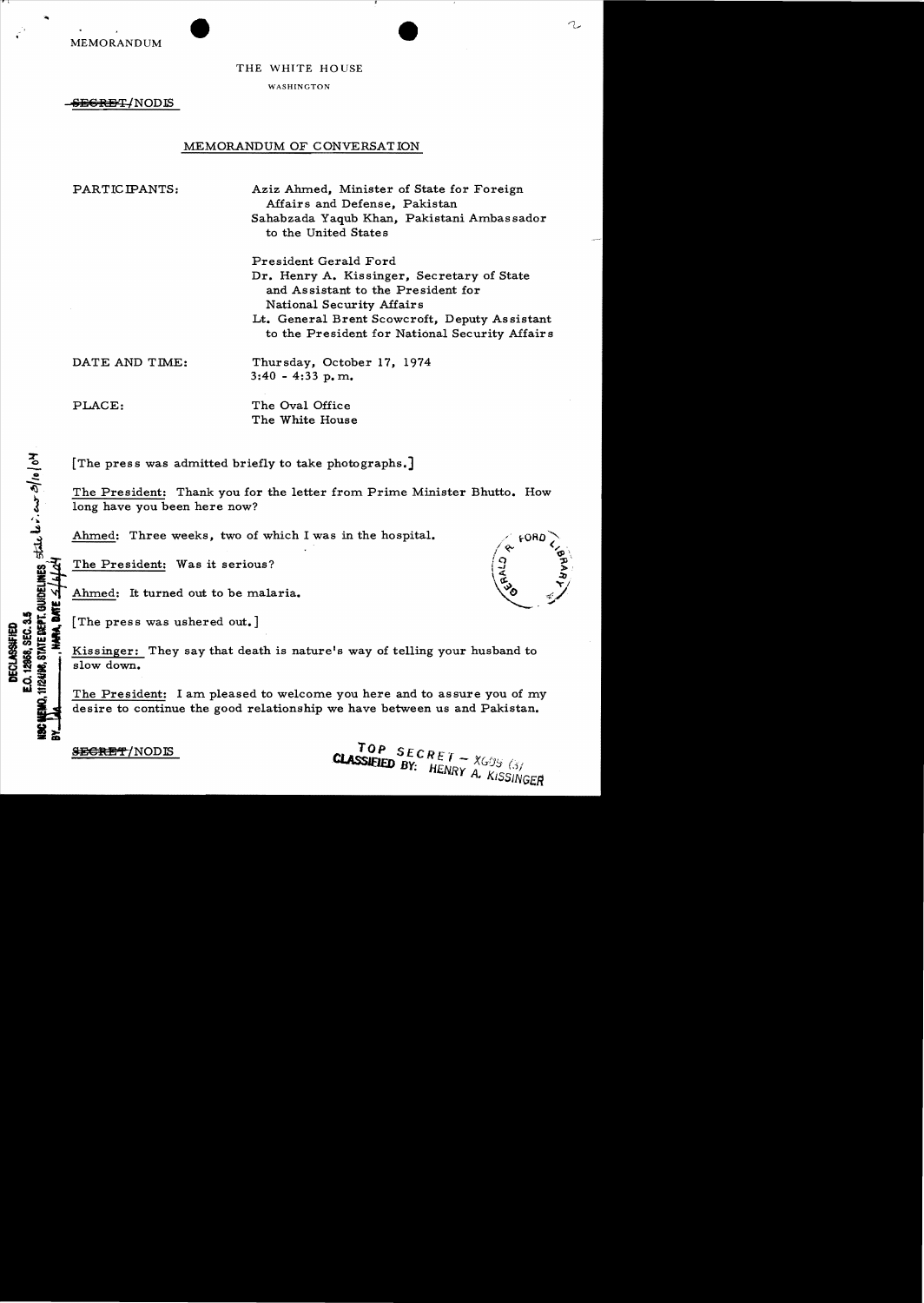### **SEGRET/NODIS**

Ahmed: We are proud of this relationship. It is our only guarantee of survival as an independent state. We thought that India would want to leave us alone after having reduced us in size. We don't think India's designs have changed, basically. What we didn't count on was the Soviet Union. The breaking-up of Pakistan whetted the Soviet appetite. The Soviet modus operandi is to have us join the Asian Collective Security pact. They are becoming more insistent all the time and they raise it incessantly.

India is five times as strong as us, but the Soviet Union continues to supply them with military equipment. The Indian budget is the highest ever.

Kissinger: If we didn't know they were pacifists, we would be worried.

Ahmed: We know that India is not planning to invade China, so they must be for us. Now they are arming Afghanistan. Our information -- and the information the Chinese have -- is that the Soviet Union had a hand in the Daoud revolution. Daoud has now for the fist time come out with a territorial demand against Pakistan. Before they had only propagandized, inciting the tribes. Now they have publicly said they don't regard the North West Territory or Baluchistan as part of Pakistan. They have finally come out into the open -- and only because of Soviet encouragement. Otherwise they wouldn't have done it.

The President: What kind of capability do they have?

Ahmed: They are no problem by themselves. But in concert with India and with the backing of the Soviet Union, they are dangerous.

So we are in a jam. There is a pincer against us -- India with sophisticated weapons and a defense budget of  $$ 2 1/2$  billion. We ask them why do they need it? Who is it against? Inqia's Foreign'Minister said we would have to discuss that. I told him their actions don't match their profession. The Soviet Union has its eye on the Persian Gulf - - Iraq, Iran, Afghanistan, Pakistan and India. Of these, Iraq, Afghanistan and India are in the Soviet pocket. Only Pakistan stands in their way. Also we are friendly with the PRC, which they don't like, and also with you.

We think the Soviet Union doesn't want the disintegration of Pakistan but only to bend our will to their policies. Over the past years I have had the honor to meet your predecessor two times and Dr. Kissinger four times.

E<del>GRET</del>/NODIS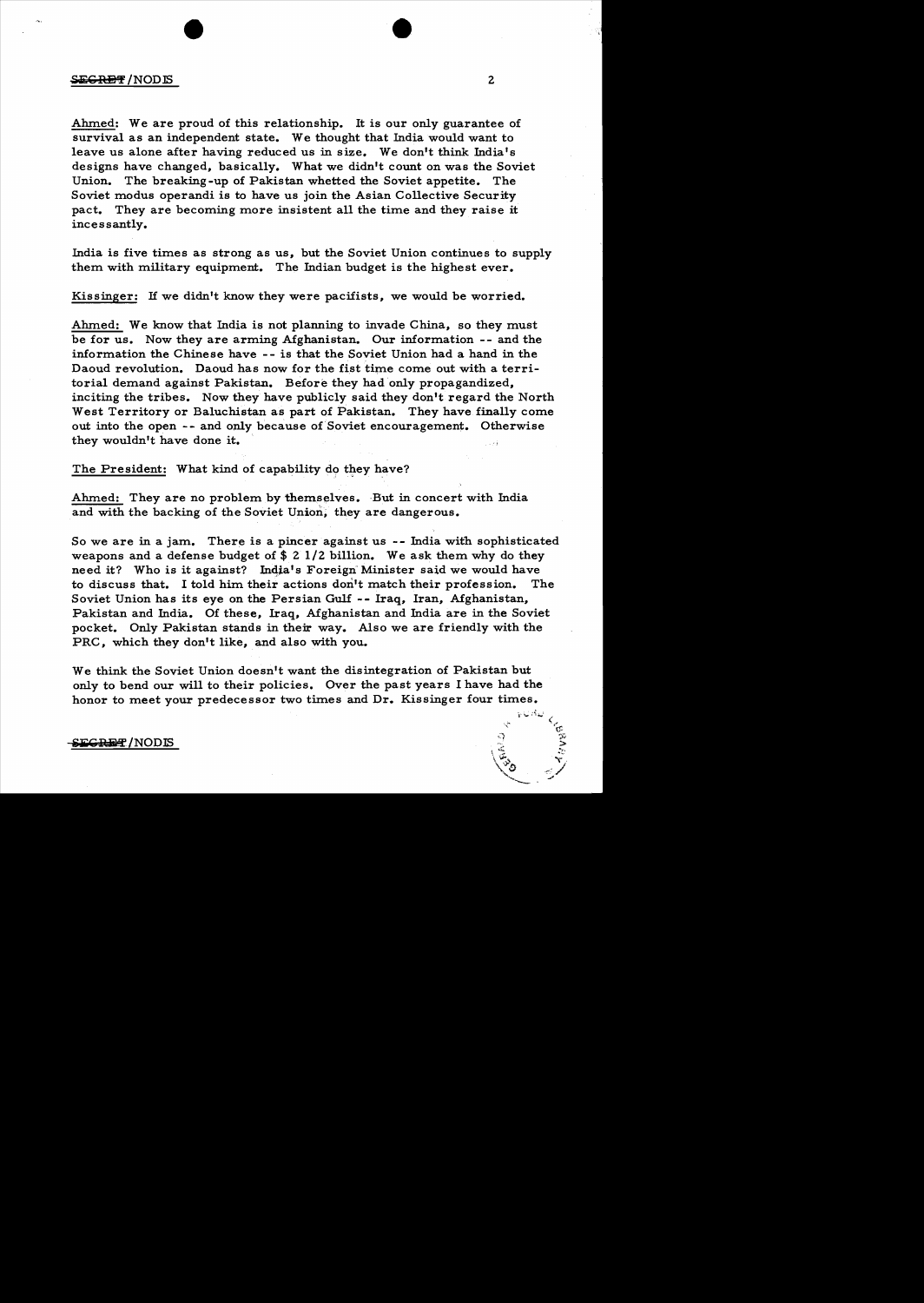#### $\overline{\text{SECRBF}}$  /NODIS 3

Your government has been sympathetic. But I think you don't think the threat is as great as we do -- but we are on the firing line. It also has been tempting to think that political action would take care of the problem. Your predecessor, I believe, spoke to the Kremlin leaders about this. It doesn't seem to have been effective. In 1948 and 1949 you agreed to give us equipment. That was cut off in 1964-65, and there has been nothing since we cut if off.

The President: There has been some aid.

Ahmed: On a descending scale.

The President: Congress has had almost a 180·degree change of heart on aid - - the first vote I cast was \$7 billion for the Marshall Plan.

Ahmed: That served Europe.

The President: So I am as concerned as others that Congress doesn't seem to see the importance of these tools for us. We struggle to get what we have. It is very disturbing to me.

Ahmed: We find it so to our cost. For nine years we have been shut off. We can't even buy it from another country. The Chinese have been good to us but they have no sophisticated weapons, and tanks are no good without missiles. We are at the mercy of India militarily, and also of Afghanistan if it is supported by the Soviet Union.

The next war can come easily whenever the Soviet Union, India and Afghanistan want it -- and we would be wiped out. The next time Afghanistan won't stay neutral.

We bought some things from France, but they fleeced us -- they skinned us.

We are getting weaker and weaker and in greater and greater peril. Your predecessor and the Secretary of State said, "Be patient, wait for our elections, don't embarrass us," and on and on. We have been patient, but the Prime Minister wanted me to tell you we are de sperate.

I told our Parliament that President Nixon said the independence and integrity of Pakistan are a cornerstone of United States policy. The opposition

### SEGRET / NODIS

,  $\overline{\mathfrak{g}}$ 

 $\sqrt{3}$   $\sqrt{7}$ 

"'!/ . -'

 $\bullet$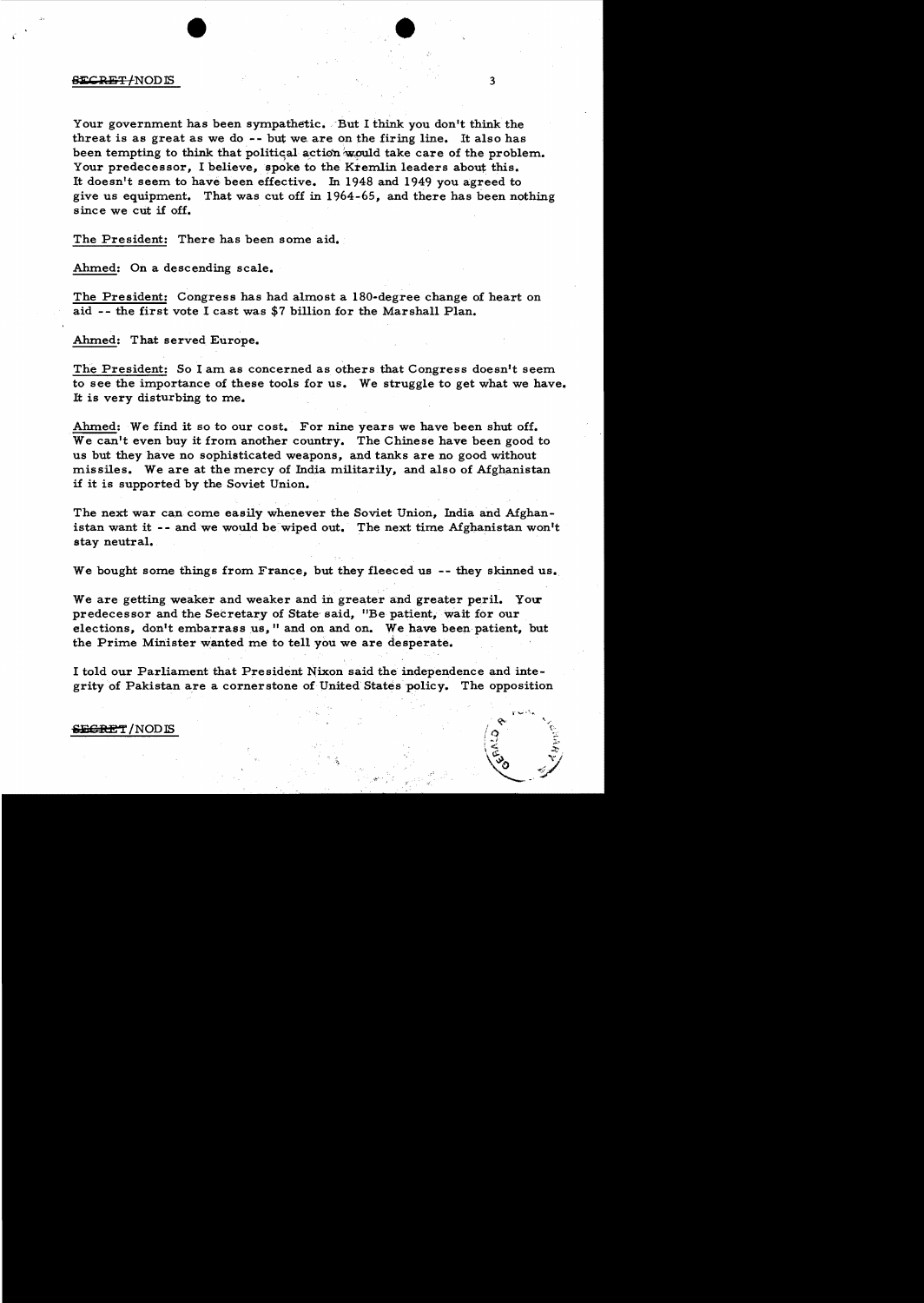#### $SECDEF/NODIS$  4

said, "Tell us another one." No one believes in the reliability of the United States. We leave what we can do to your judgment.

The President: I am personally very sympathetic. I don't want to reiterate a story you have already heard, but we do have a problem.. To get the boost in economic aid, we have to take a beating on military aid. We took a terrible beating on the restrictive amendments on the aid bill. Our question is how best to distribute it when the pile is smaller. And the elections may make Congress even more against aid. We will do the best we can. We will review the military grant and sales. We will do what we can in economic aid. We have given 100,000 tons of wheat. When the crops are in, we will see what more we can do. We stopped a Soviet grain sale which would have made things even more difficult. We will do the best we can.

Ahmed: I thank you for what you have said.

Kissinger: There is distinction to be made on military assistance. On grants there is no hope, but we will try to permit cash military sales. We did, however, help in 1971. We are exploring a change which would permit third country sales. We will pursue that in the new Congress.

I will be prepared to make a public statement about the independence and territorial integrity of Pakistan. I would be glad to do that, and it would be even more useful if I do it in Pakistan.

Ahmed: I advisedly said military assistance, not military aid, because I understand. Even sales will be of considerable assistance.

The President: We won't skin you on any sales.

Ahmed: You know of our economic situation. We thought we would have a good harvest and break even. Unfortunately, we had a shortfall of 1.1 million tons of wheat. It was a great surprise and a blow to us. We need a minimum of  $100,000$  tons of oil. We thought we would earn \$1.5 billion on exports. But the cotton market has crashed and we earn only \$1 billion now. So, subtract \$300 million for oil and there isn<sup>1</sup>t much left. We have already bought 650,000 tons of wheat and 60, 000 (?) tons of oil. The 100,000 of oil will cost us about \$150 million, out of about \$300 million left.

S<del>EGRET</del>/NODIS

 $\sim$  ...  $\sim$ 

' ...,'Ii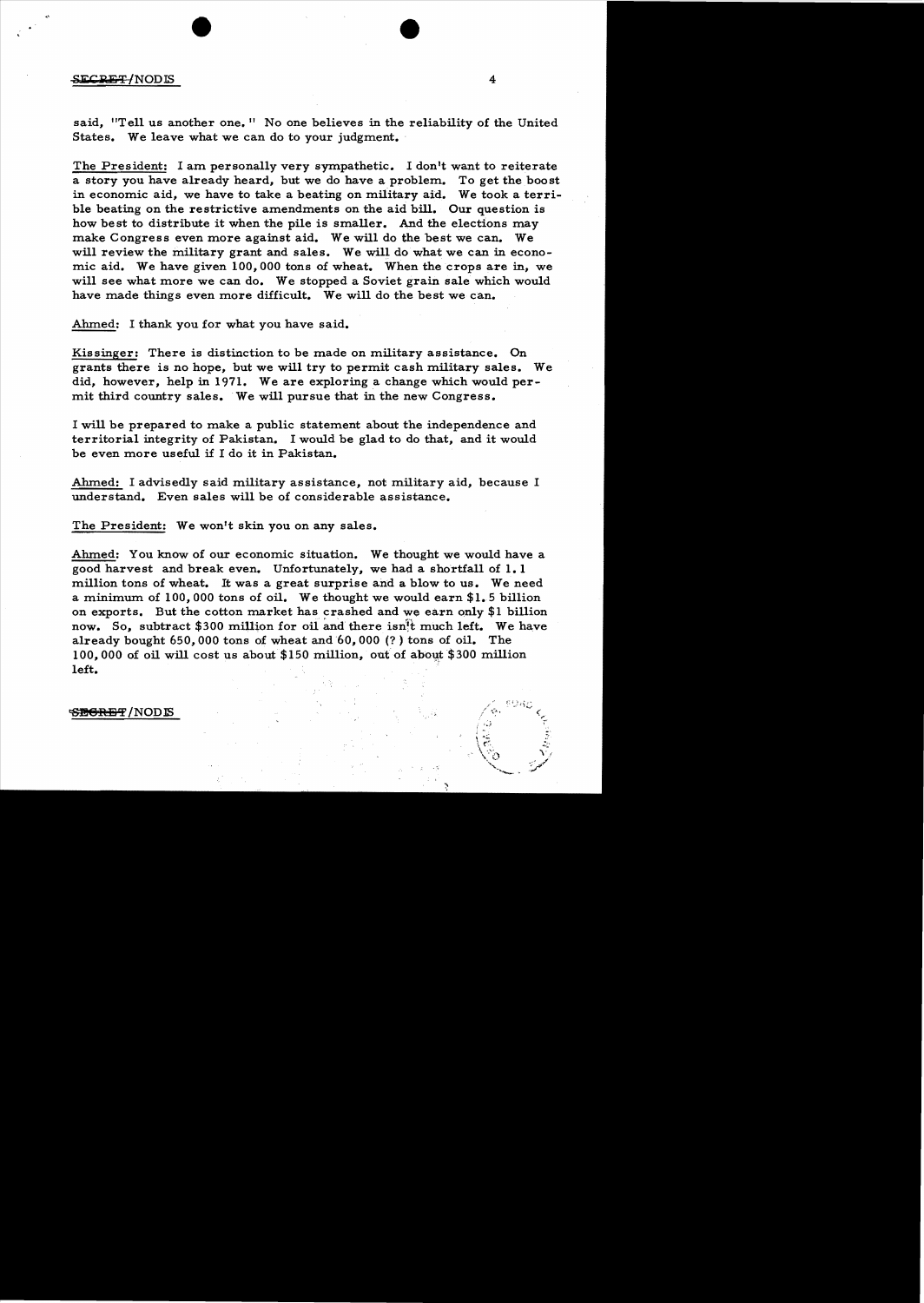## $S = F$  is a set of  $\sim$  5

The President: We will do our best. We didn't have as good a crop as we hoped. It is down about 15 percent. As far as oil goes, we have a real problem., but our friends will get what we have available.

SEGRET/NODIS

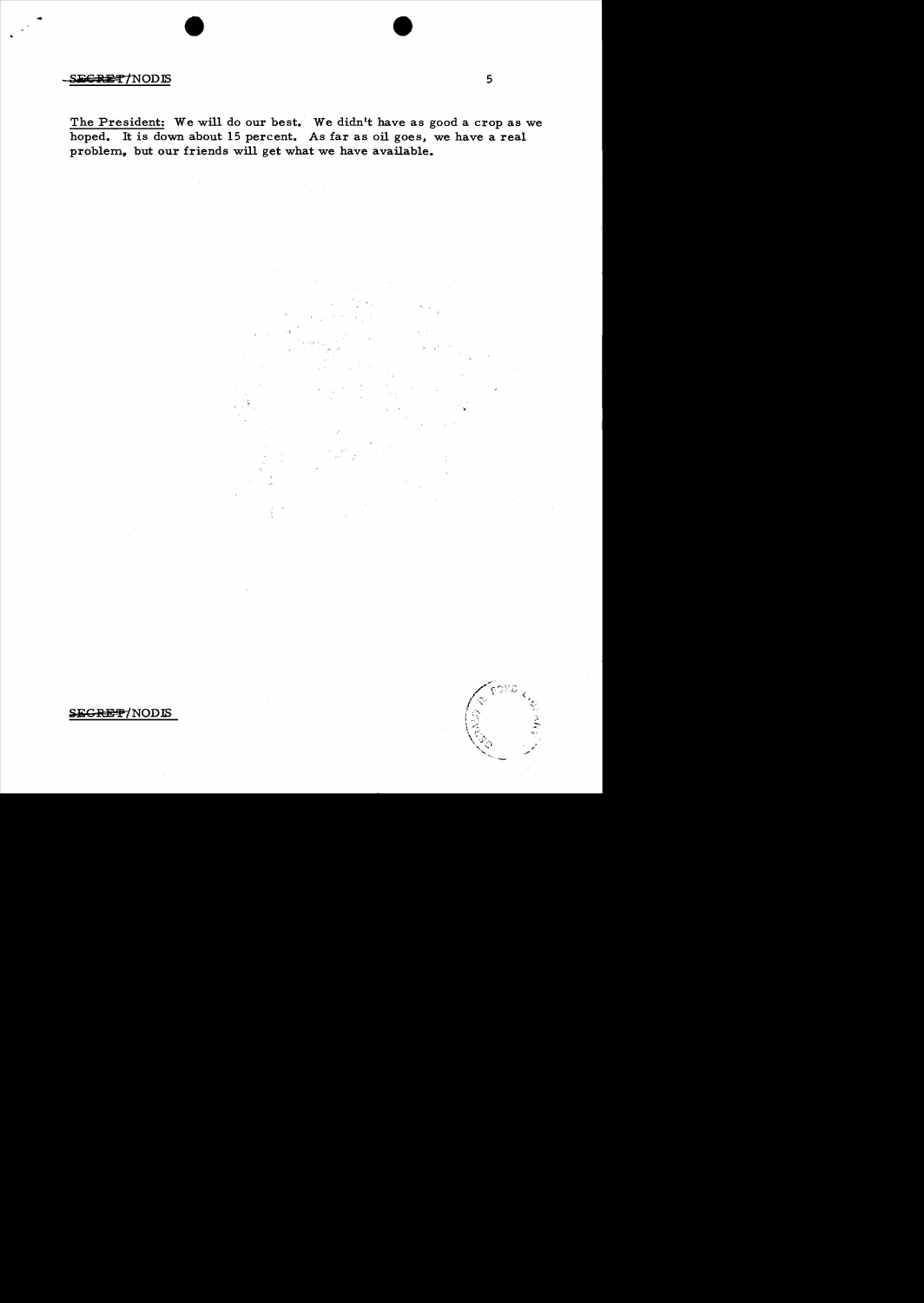

 $\mathbf{\hat{z}}$ 

Ą,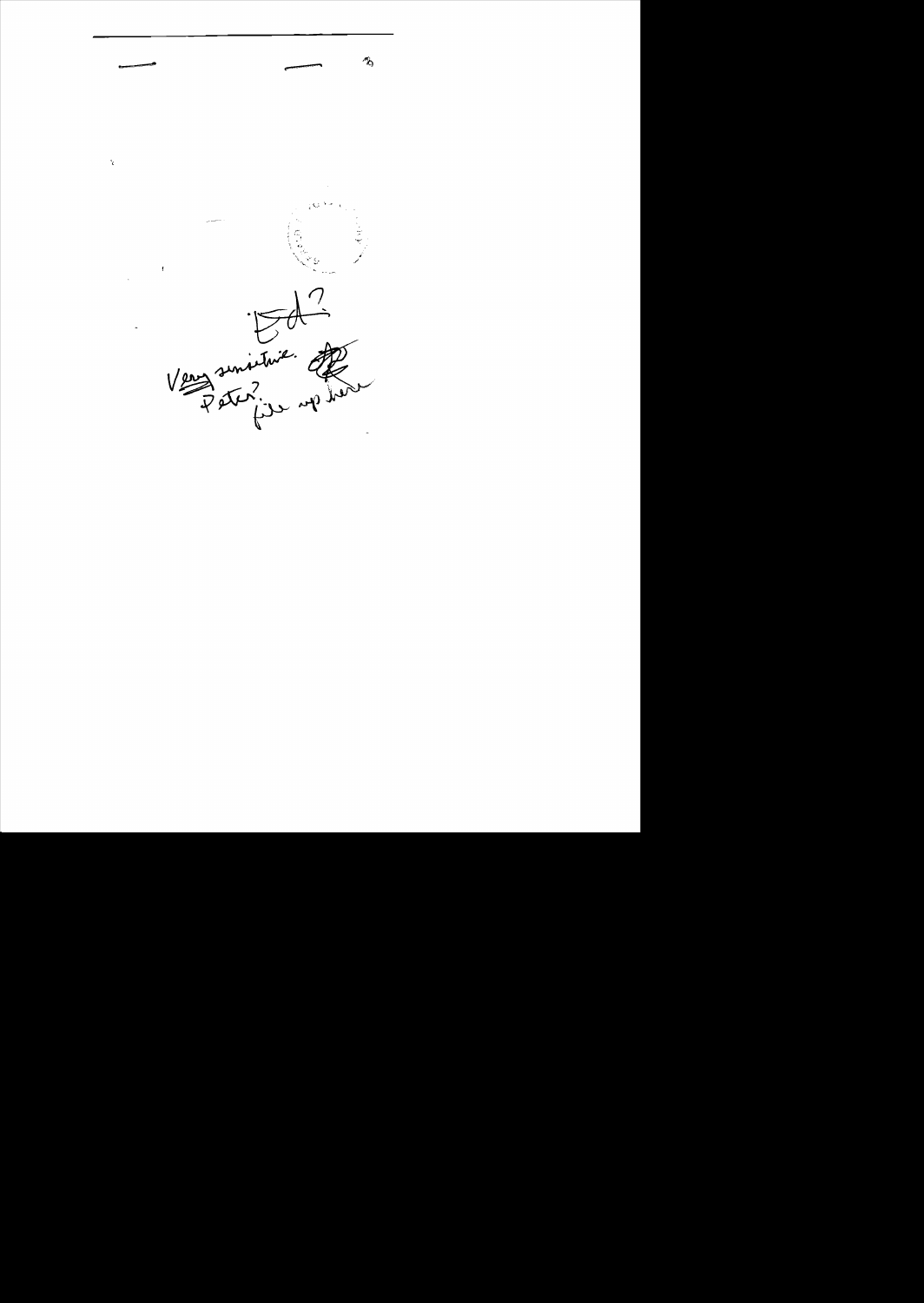K/aziz Ohmit  $170J$ 

 $\neq$ 

Transcalled

A I have a corple finder about Justic. K I don't have any great interior about wellingthing. W Judie 9 tyring total and may of tillige A Ore way to make her hotel abjourned the SU would be to paint and they don't hard all agris. assign would be better entacts of PRC, Another Le con think breaky of Suren insurtable kehin Ass c landerdrip - everthing farlowing Nehm for it charcoins. Were Indicts tophet with Territa Brown, Brigat, ... it until be cratural & concer pariserly. It would then pay more attacher to comments fats propher At only not get classific precess a cerea. Here econ neels now wise from its erre dif. you whin hills should think this are I d'au post settre inc une paper.  $H = T - k$  dut it. K Jam en closeiting a fortunit process + cur un that found tropp to keep dration ministed. then was into with mon for ten. I till a compiled of PM that if they went on specifing on mil, in 10 year they would be broken gt. He sent Autres 10700."<br>Autres 100." Les voies monder de la forme fatt fell into Inhan trop by Pole per demoning me. Inclie courit get anyttery from my try which they If not controlity of a true way pour SV. We will set up some surfor course. I hast hay did you appeared - but Think on

E.O. 12958, SEC. 3.5 NSC NEWO, 19124198, STATE DEPT. GUIDELINES Statelerica 3/10/04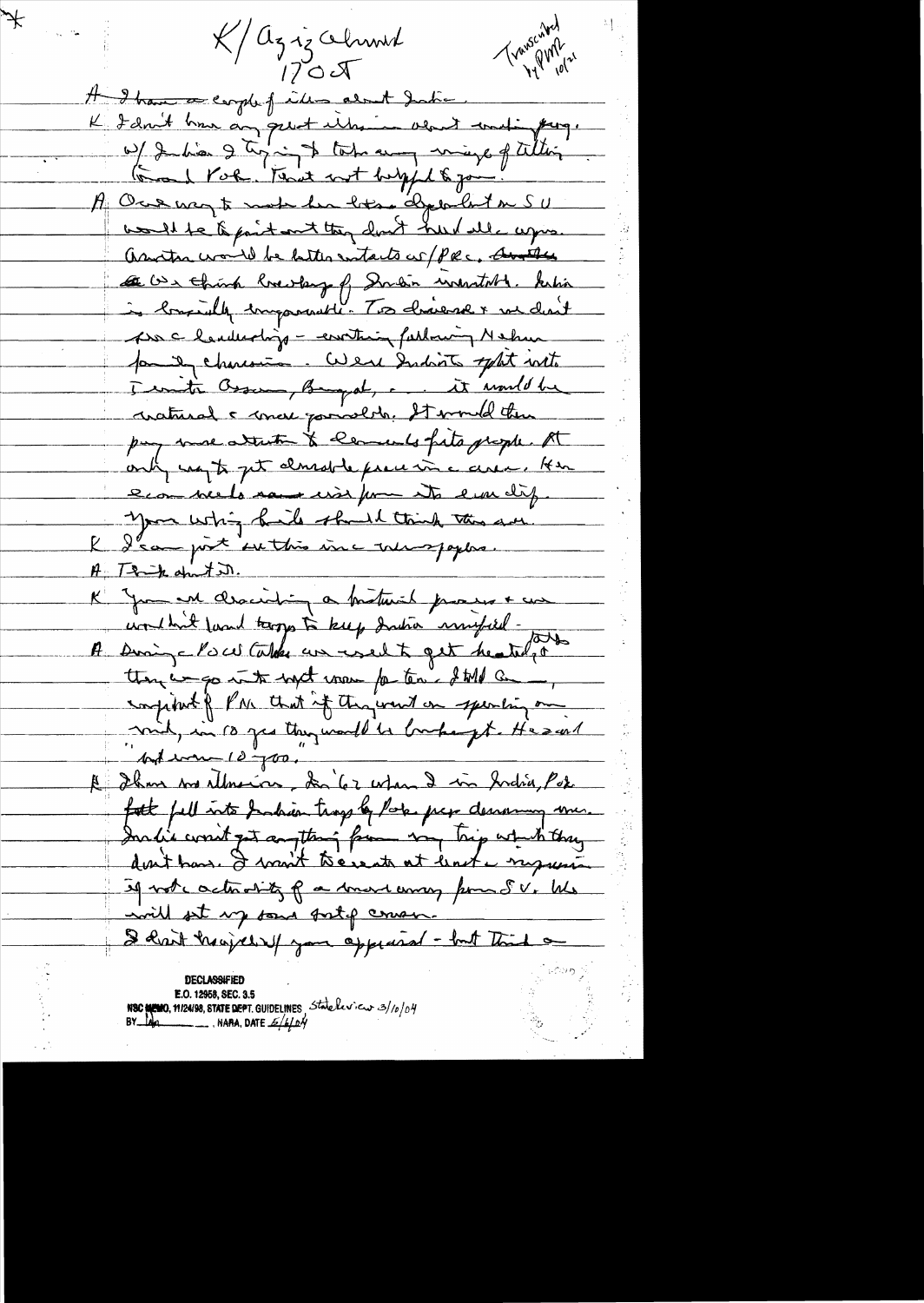und dictatement 1st Thomptomin delations with ħ.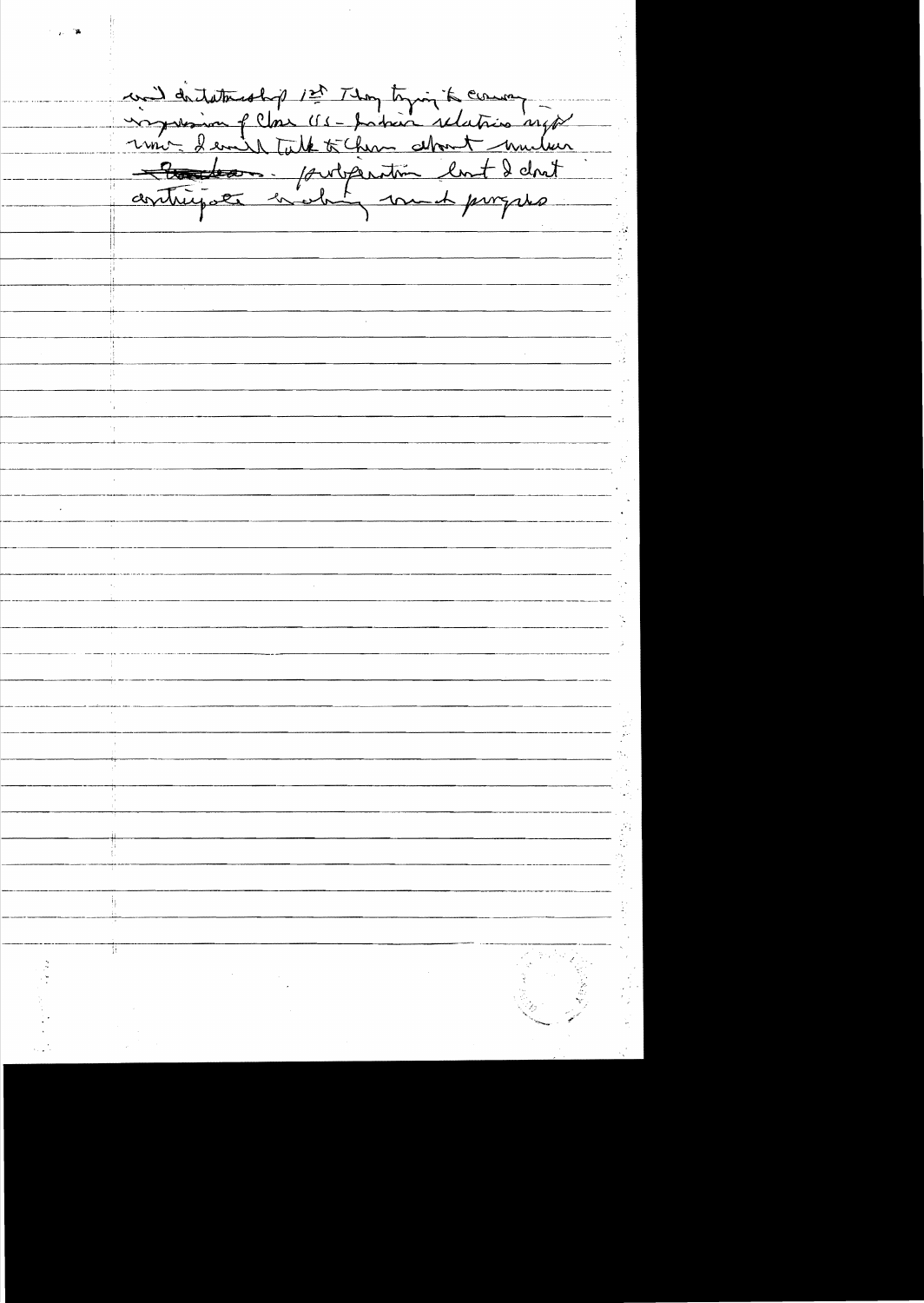P/ahmed/K/YazunbKhan<br>170 of Junschan  $10|71$ Press montes problemts boutent de la marine de la régulier de la marine de la régulier de la régulier de la régulier de la régulier de la régulier de la régulier de la régulier de la régulier de la régulier de la régulier A Terridant & bendaria (Pres out)<br>(Pres out)<br>K Dever unit es mon of this you hushed to (Pres out) Plensed A use proud of this unditing, Own and gummiter I serving as enlit state we the art In live would have vest & come in almofte Troubing stales el sos sin sigl. We don't Think Inhan chaijns had thought, boardly What we chint count on area su. Burkey of Poke solatted Ser appetite. Sur proche géneral à De france soir au Crien just. Juin avec Lemon me insistent il (cTris + they revise it incremently. Judie is string as strong as way but SU contrains to sugget mil iguige l'Ilene drient brine they were parefuts we would le monied. A tes ve perme Judice met planing & muscle china, Fathing und be fa no. for they are anny Offhom. One rays - C/REC is that suched a houdrie Baand undertie Davad hou cross forc 18t time come out of a Territorial demand agont to be. Hepse they had only propagantezed for emitting white how E.O. 12968, SEC. 3.5 NBC MEMO, 11/24/98, 8TATE DEPT. GUNDELINES, staller en 3/10/04  $BY$   $\frac{1}{4}$   $\frac{1}{4}$   $\frac{1}{4}$   $\frac{1}{4}$   $\frac{1}{4}$   $\frac{1}{4}$   $\frac{1}{4}$   $\frac{1}{4}$   $\frac{1}{4}$   $\frac{1}{4}$   $\frac{1}{4}$   $\frac{1}{4}$   $\frac{1}{4}$   $\frac{1}{4}$   $\frac{1}{4}$   $\frac{1}{4}$   $\frac{1}{4}$   $\frac{1}{4}$   $\frac{1}{4}$   $\frac{1}{4}$   $\frac{1}{4}$   $\frac{1}{4$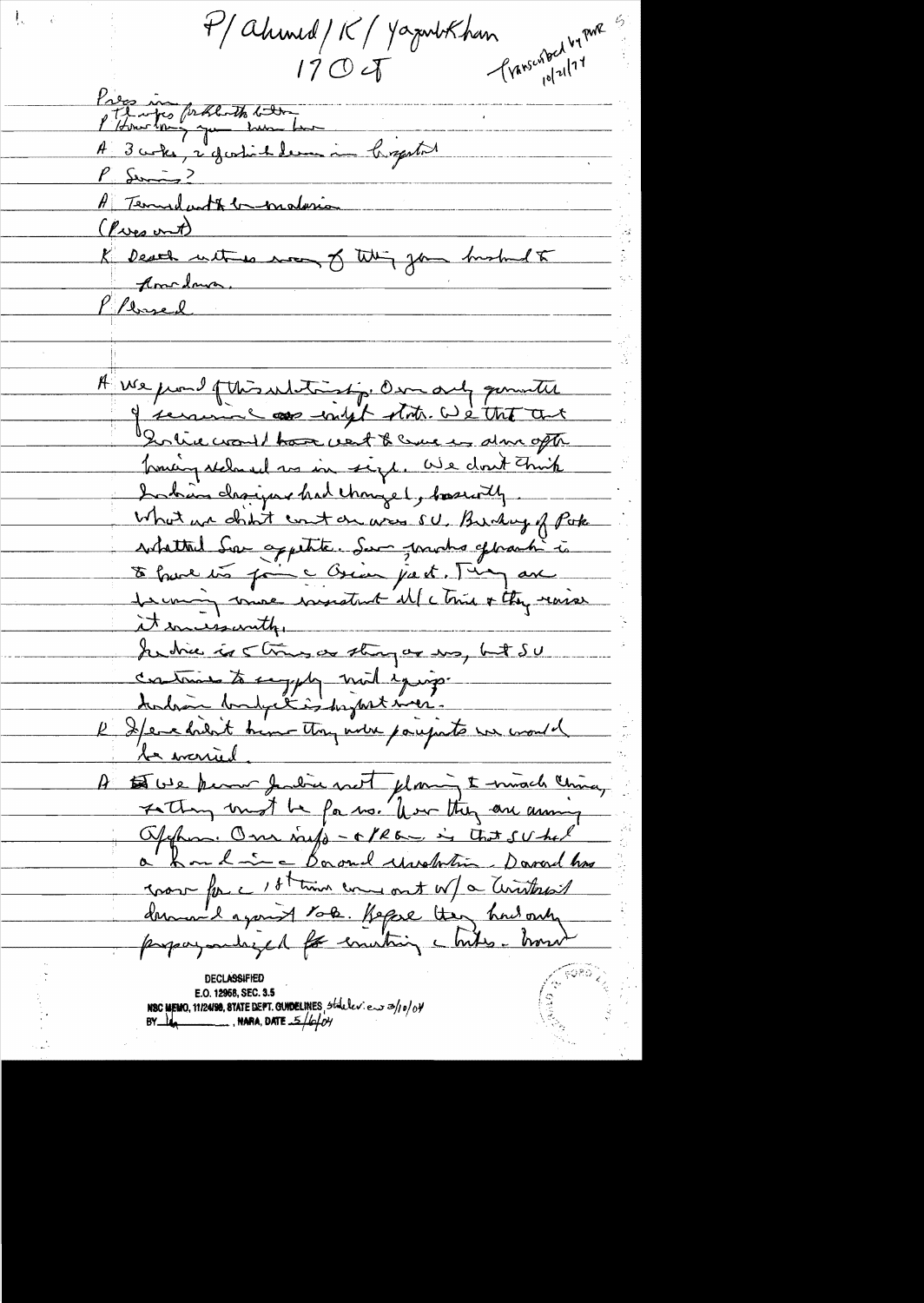they have publicity suit they cloud regard 1 w. Toutes or Balmich as put of Pak. They have finally come and into-ofun - & only to carry  $\sqrt{\hat{}}$ Dor brunningerent Otherwise they wouldn't dad. P what pind of copal, dontton have A bis port by themsellies but in concert of Justice Salisaie à famille prier against vs - Inté the why, who is it against? Indin FM point we would have to chosen that, I told him thin actives drit match this profession. SUshow export Person Certy. Ing, Jun, appear, + Pooley Incline, Opthese Ing, Offhant Inchione in one friends of PRC, which trundent like - also us/ajo. We think SV doesn't won't channing thing Pole but ship to bendom will to their policies. Own c prot eyems I have had have & meet your pred. 2 time, FK & Jame gouthy Roder ograpitation, But & think you don't think that Os his hun trubung to Truck fathered a tim and tohe corr of a just. Your fred. Diction spokets par 48-49 ger aproba quie vilgoso That uos ent off me 64 ét + mettre, since ble endy. A Onadmembin scala P Cong has had about ! so changed bent on aid A It small me. I So I as concerned a others that Cary dressed sur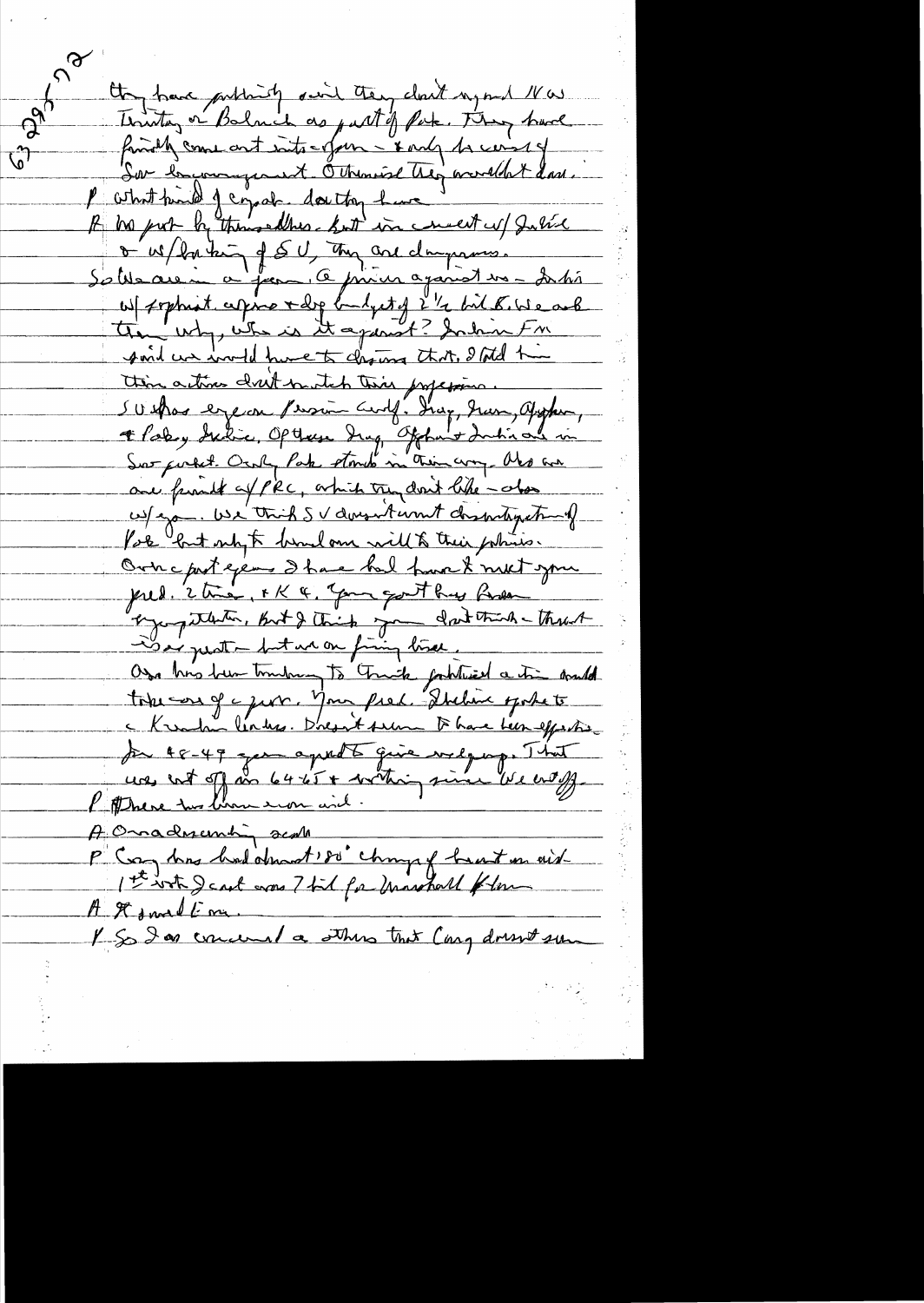to see comportance of the tools for use was strangh to pet what we have. It is hotmlig to me. If we find it so to ans not. For Type and short of we could well by it for another county. Choice have been god for to no but they have me suppris oppos. Tanks tre good w/a trassiles. We are at Were of India weblandy - also appear if symtal  $47.50$ The sand was concarne easily orthodoxe SE, Doctory af spon croats it - a we would be arged and . Which we appoint the wind . Ore from fut some things from Fa, but they follect-Wear gatting with a meter a min quotinoquate per la forma put = Sec St. suit la pétition, world for electrins, lait entomais es, voir en celle tune temporant luit \$ M unut the titulizamene It totel portraint Ns and indpotate instants of Pake a case criser tous of Ut point. The geposition of Will no another ne. Un one behover in a returnation PcUS. Use bron what we un do to your jodge I am person ultry very symp porterent withrest get a grat in run and we have to late a herting on mil ail, we took atomik bating a an uste ommer to considerly a nextrine is true but to creatinghit it when jet is say smaller, and the chitring may bruke lay even more against <u>aid, we will do but wiccur brund</u> unant unal part + sales, we will deathet ur com in reprise d'e hour qu'in 10000 For whent. When crops in we will see what